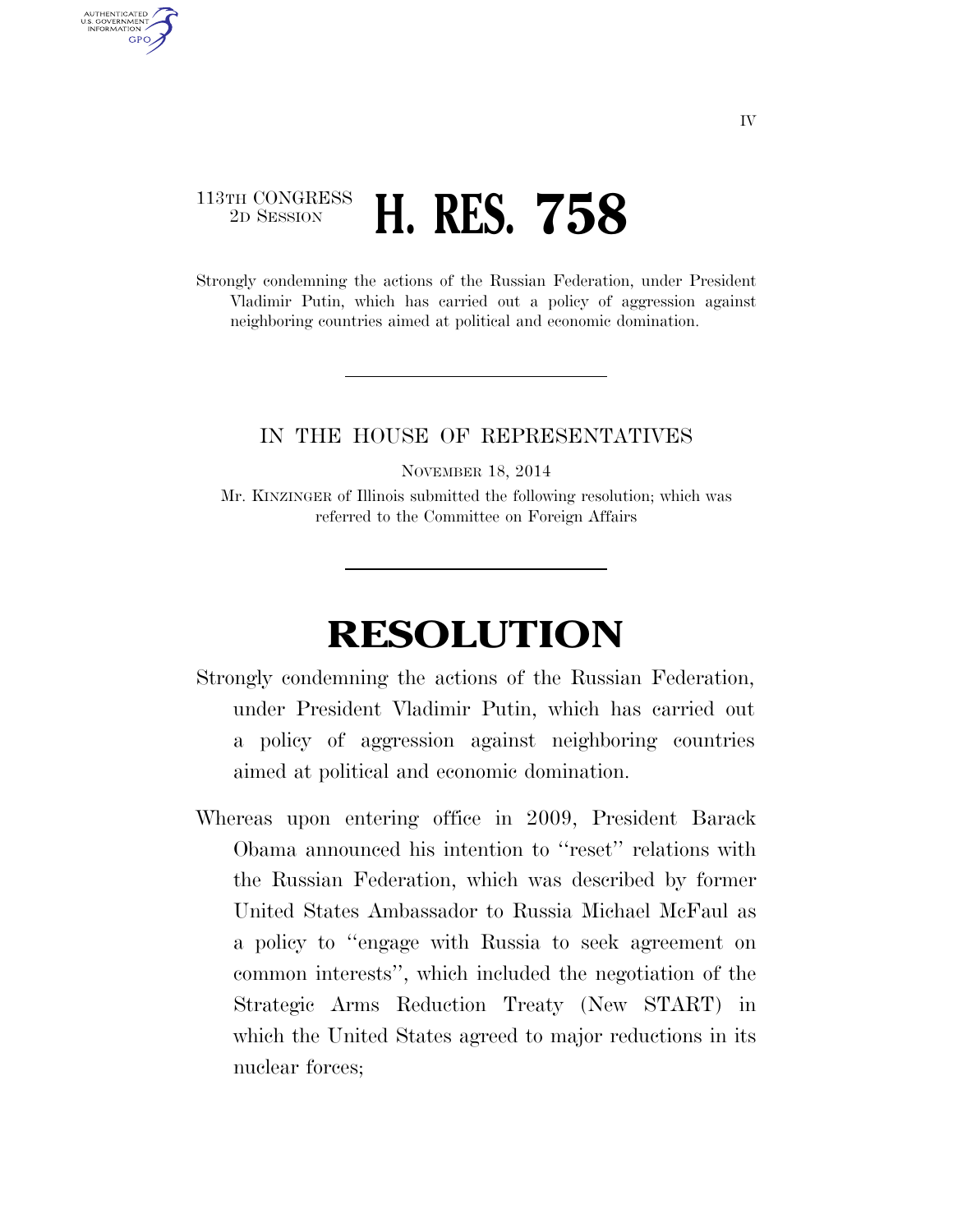- Whereas the Russian Federation has responded to this policy with openly anti-American rhetoric and actions and with armed aggression against United States allies and partner countries, including Ukraine and the Republic of Georgia;
- Whereas the Russian Federation has subjected Ukraine to a campaign of political, economic, and military aggression for the purpose of establishing its domination over the country and progressively erasing its independence;
- Whereas the Russian Federation's invasion of, and military operations on, Ukrainian territory represent gross violations of Ukraine's sovereignty, independence, and territorial integrity and a violation of international law, including the Russian Federation's obligations under the United Nations Charter;
- Whereas the Russian Federation's forcible occupation and illegal annexation of Crimea and its continuing support for separatist and paramilitary forces in eastern Ukraine are violations of its obligations under the 1994 Budapest Memorandum on Security Assurances, in which it pledged to respect the independence and sovereignty and the existing borders of Ukraine and to refrain from the threat or use of force against the territorial integrity or political independence of Ukraine;
- Whereas the Russian Federation has provided military equipment, training, and other assistance to separatist and paramilitary forces in eastern Ukraine that has resulted in over 4,000 civilian deaths, hundreds of thousands of civilian refugees, and widespread destruction;
- Whereas the Ukrainian military remains at a significant disadvantage compared to the armed forces of the Russian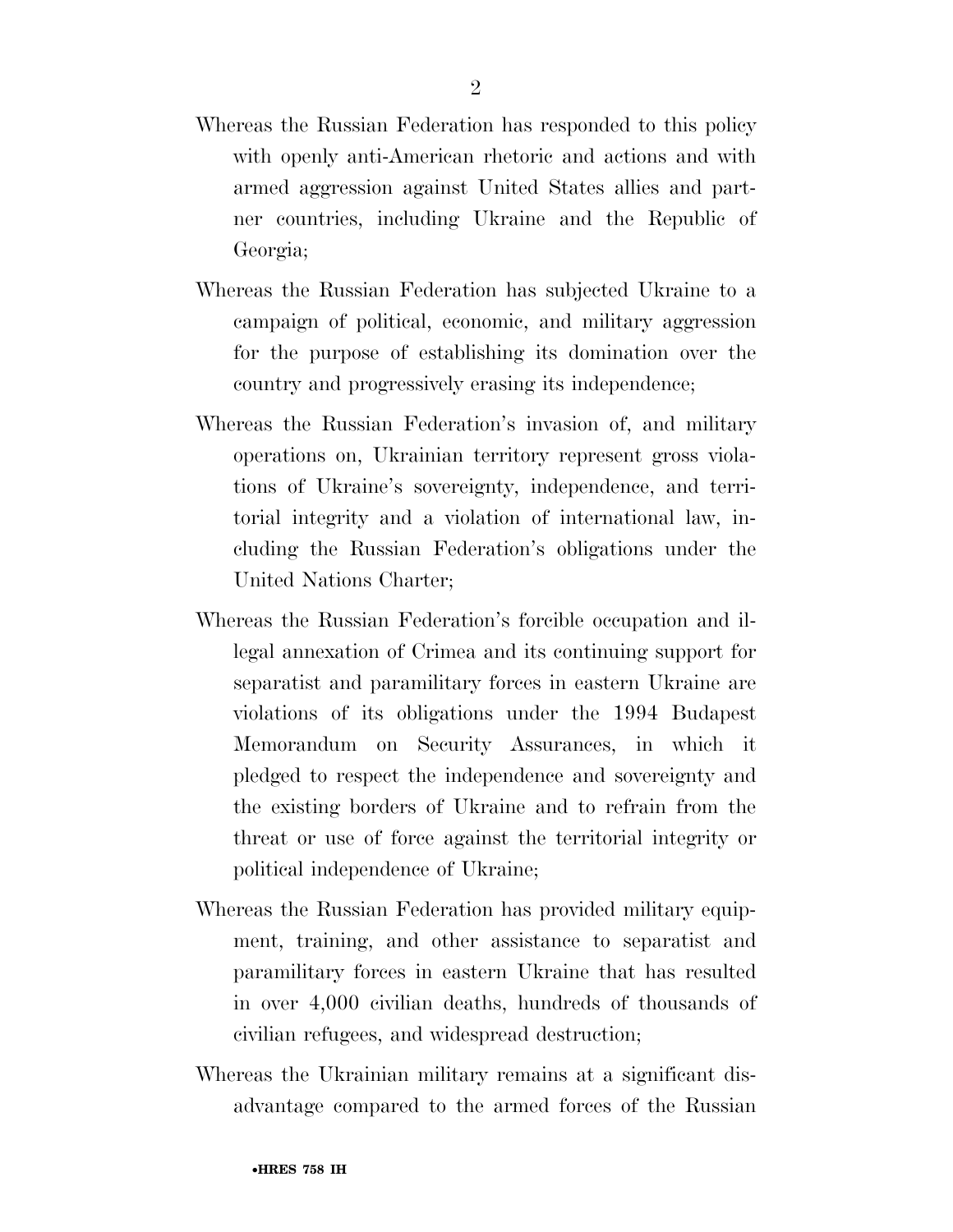Federation in terms of size and technological sophistication;

- Whereas the United States strongly supports efforts to assist Ukraine to defend its territory and sovereignty against military aggression by the Russian Federation and by separatist forces;
- Whereas the terms of the ceasefire specified in the Minsk Protocol that was signed on September 5, 2014, by representatives of the Government of Ukraine, the Russian Federation, and the Russian-backed separatists in the eastern area of the Ukraine have been repeatedly violated by the Russian Federation and the separatist forces it supports;
- Whereas separatist forces in areas they controlled in eastern Ukraine prevented the holding of elections on May 25, 2014, for a new President of Ukraine and on October 26, 2014, for a new Rada, thereby preventing the people of eastern Ukraine from exercising their democratic right to select their candidates for office in free and fair elections;
- Whereas, on November 2, 2014, separatist forces in eastern Ukraine held fraudulent and illegal elections in areas they controlled for the supposed purpose of choosing leaders of the illegitimate local political entities they have declared;
- Whereas the Russian Federation has recognized the results of the illegal elections and continues to provide the military, political, and economic support without which the separatist forces could not continue to maintain their areas of control;
- Whereas the reestablishment of peace and security in Ukraine requires the full withdrawal of Russian forces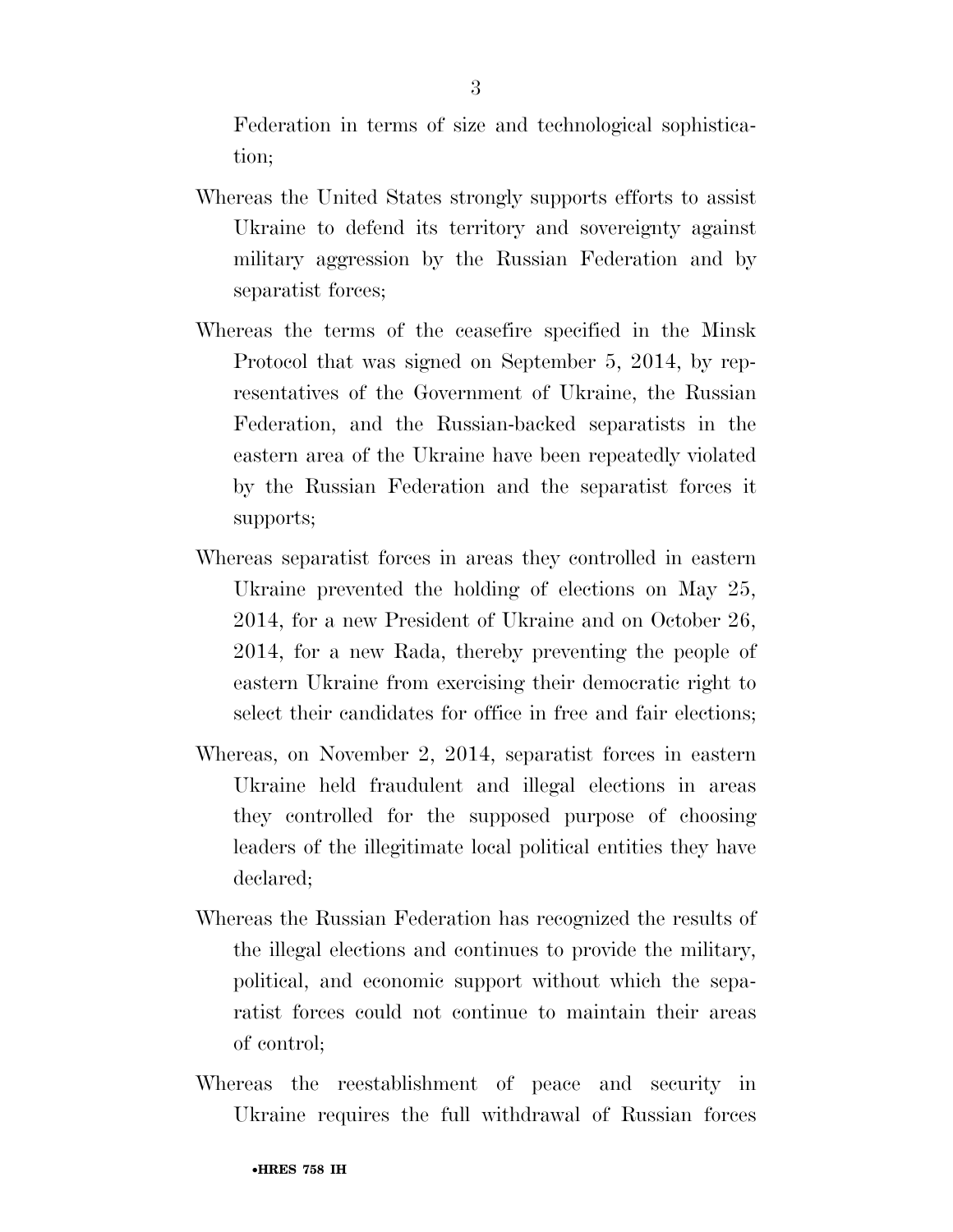from Ukrainian territory, the resumption of the government's control over all of the country's international borders, the disarming of the separatist and paramilitary forces in the east, an end to Russia's use of its energy exports and trade barriers to apply economic and political pressure, and an end to Russian interference in Ukraine's internal affairs;

- Whereas Malaysia Airlines Flight 17, a civilian airliner, was destroyed by a Russian-made missile provided by the Russian Federation to separatist forces in eastern Ukraine, resulting in the loss of 298 innocent lives;
- Whereas the Russian Federation has used and is continuing to use coercive economic measures, including the manipulation of energy prices and supplies, as well as trade restrictions, to place political and economic pressure on Ukraine;
- Whereas military forces of the Russian Federation and of the separatists it controls have repeatedly violated the terms of the ceasefire agreement announced on September 5, 2014;
- Whereas the Russian Federation invaded the Republic of Georgia in August 2008, continues to station military forces in the regions of Abkhazia and South Ossetia, and is implementing measures intended to progressively integrate these regions into the Russian Federation;
- Whereas the Russian Federation continues to subject the Republic of Georgia to political and military intimidation, economic coercion, and other forms of aggression in an effort to establish its control of the country and to prevent Georgia from establishing closer relations with the European Union and the United States;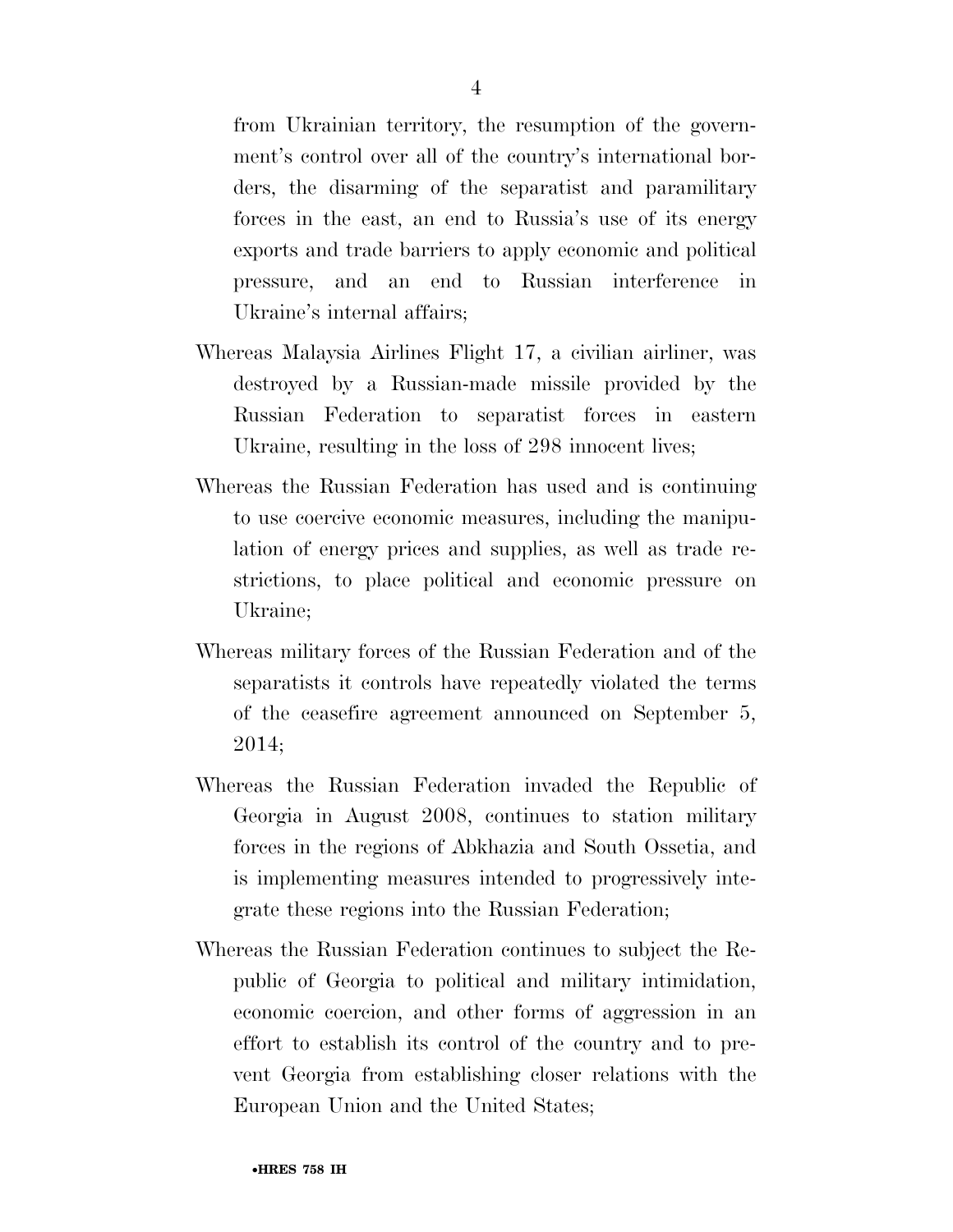- Whereas the Russian Federation continues to station military forces in the Transniestria region of Moldova;
- Whereas the Russian Federation continues to provide support to the illegal separatist regime in the Transniestria region of Moldova;
- Whereas the Russian Federation continues to subject Moldova to political and military intimidation, economic coercion, and other forms of aggression in an effort to establish its control of the countries and to prevent efforts by Moldova to establish closer relations with the European Union and the United States;
- Whereas under the terms of the Intermediate-Range Nuclear Forces Treaty (INF), a flight-test or deployment of any INF-banned weapon delivery vehicle by the Russian Federation constitutes a violation of the INF Treaty;
- Whereas, on July 29, 2014, the United States Department of State released its report on the Adherence to and Compliance with Arms Control, Nonproliferation, and Disarmament Agreements and Commitments, as required by Section 403 of the Arms Control and Disarmament Act, for calendar year 2013, which found that, ''[t]he United States has determined that the Russian Federation is in violation of its obligations under the INF Treaty not to possess, produce, or flight-test a groundlaunched cruise missile (GLCM) with a range capability of 500 km to 5,500 km, or to possess or produce launchers of such missiles'';
- Whereas according to reports, the Government of the Russian Federation has repeatedly engaged in the infiltration of, and attacks on, computer networks of the United States Government, as well as individuals and private entities,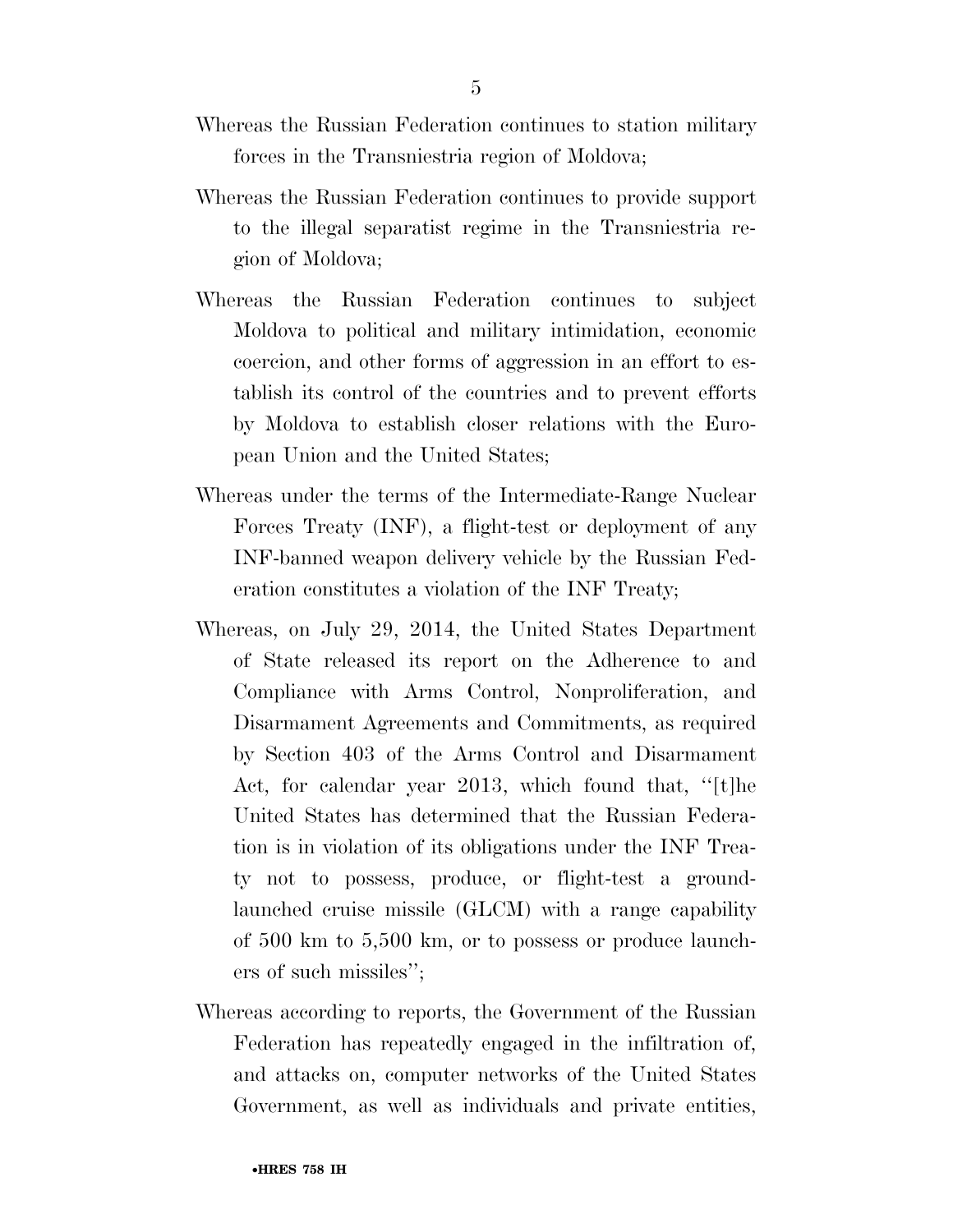for the purpose of illicitly acquiring information and disrupting operations, including by supporting Russian individuals and entities engaged in these actions;

- Whereas the political, military, and economic aggression against Ukraine and other countries by the Russian Federation underscores the enduring importance of the North Atlantic Treaty Organization (NATO) as the cornerstone of collective Euro-Atlantic defense;
- Whereas the United States reaffirms its obligations under the North Atlantic Treaty, especially Article 5 which states that ''an armed attack against one or more'' of the treaty signatories ''shall be considered an attack against them all'';
- Whereas the Russian Federation is continuing to use its supply of energy as a means of political and economic coercion against Ukraine, Georgia, Moldova, and other European countries;
- Whereas the United States strongly supports energy diversification initiatives in Ukraine, Georgia, Moldova, and other European countries to reduce the ability of the Russian Federation to use its supply of energy for political and economic coercion, including the development of domestic sources of energy, increased efficiency, and substituting Russian energy resources with imports from other countries;
- Whereas the Russian Federation continues to conduct an aggressive propaganda effort in Ukraine in which false information is used to subvert the authority of the legitimate national government, undermine stability, promote ethnic dissension, and incite violence;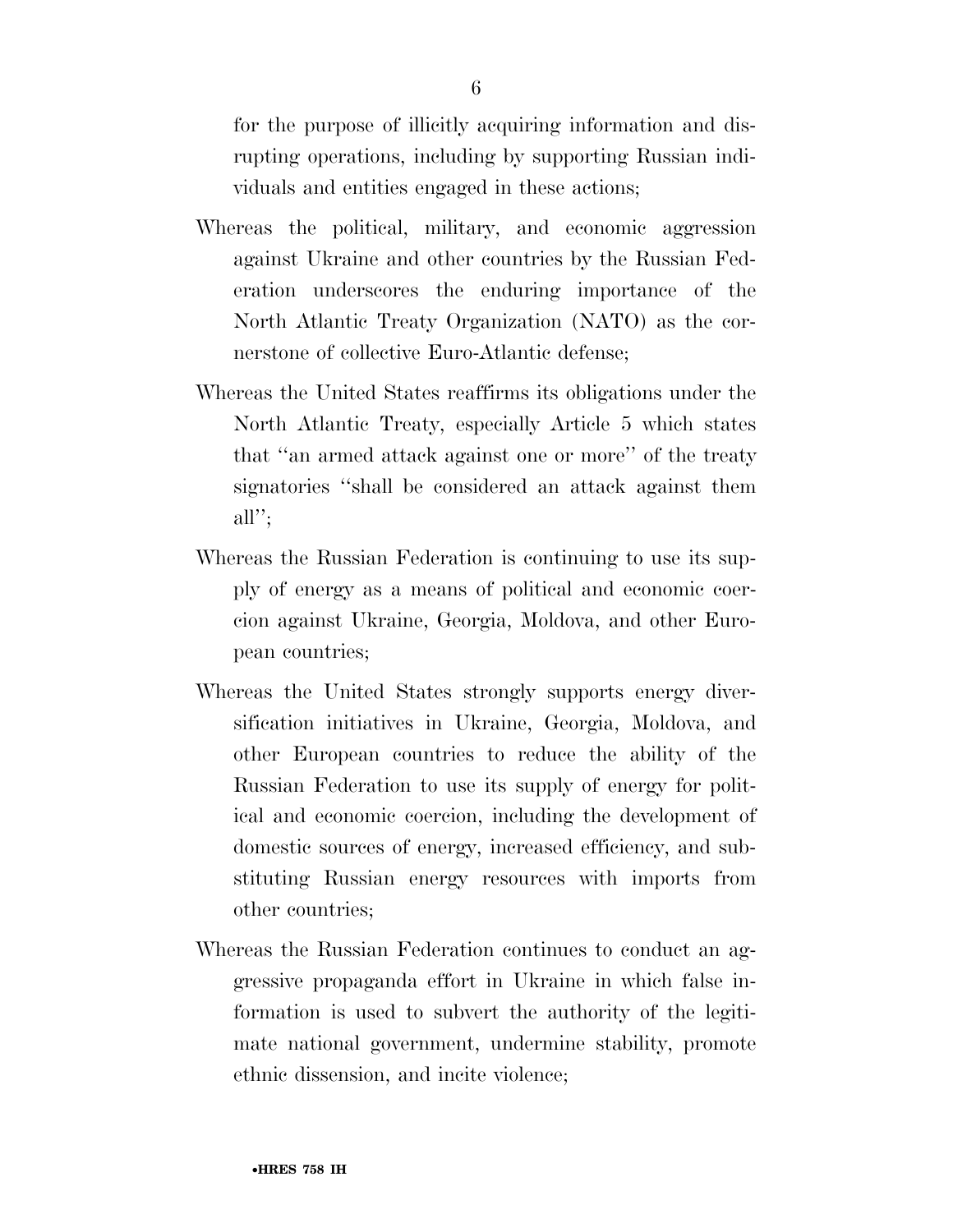- Whereas the Russian Federation has expanded the presence of its state-sponsored media in national languages across central and western Europe with the intent of using news and information to distort public opinion and obscure Russian political and economic influence in Europe;
- Whereas expanded efforts by United States international broadcasting across all media in the Russian and Ukrainian languages are needed to counter Russian propaganda and to provide the people of Ukraine and the surrounding regions with access to credible and balanced information;
- Whereas the Voice of America and Radio Free Europe/Radio Liberty (RFE/RL), Incorporated continue to represent a minority market share in Ukraine and other regional states with significant ethno-linguistic Russian populations who increasingly obtain their local and international news from Russian state-sponsored media outlets;
- Whereas the United States International Programming to Ukraine and Neighboring Regions Act of 2014 (Public Law 113–96) requires the Voice of America and RFE/ RL, Incorporated to provide programming content to target populations in Ukraine and Moldova 24 hours a day, 7 days a week, including at least 8 weekly hours of total original video and television content and 14 weekly hours of total audio content while expanding cooperation with local media outlets and deploying greater content through multimedia platforms and mobile devices; and
- Whereas Vladimir Putin has established an increasingly authoritarian regime in the Russian Federation through fraudulent elections, the persecution and jailing of political opponents, the elimination of independent media, the seizure of key sectors of the economy and enabling sup-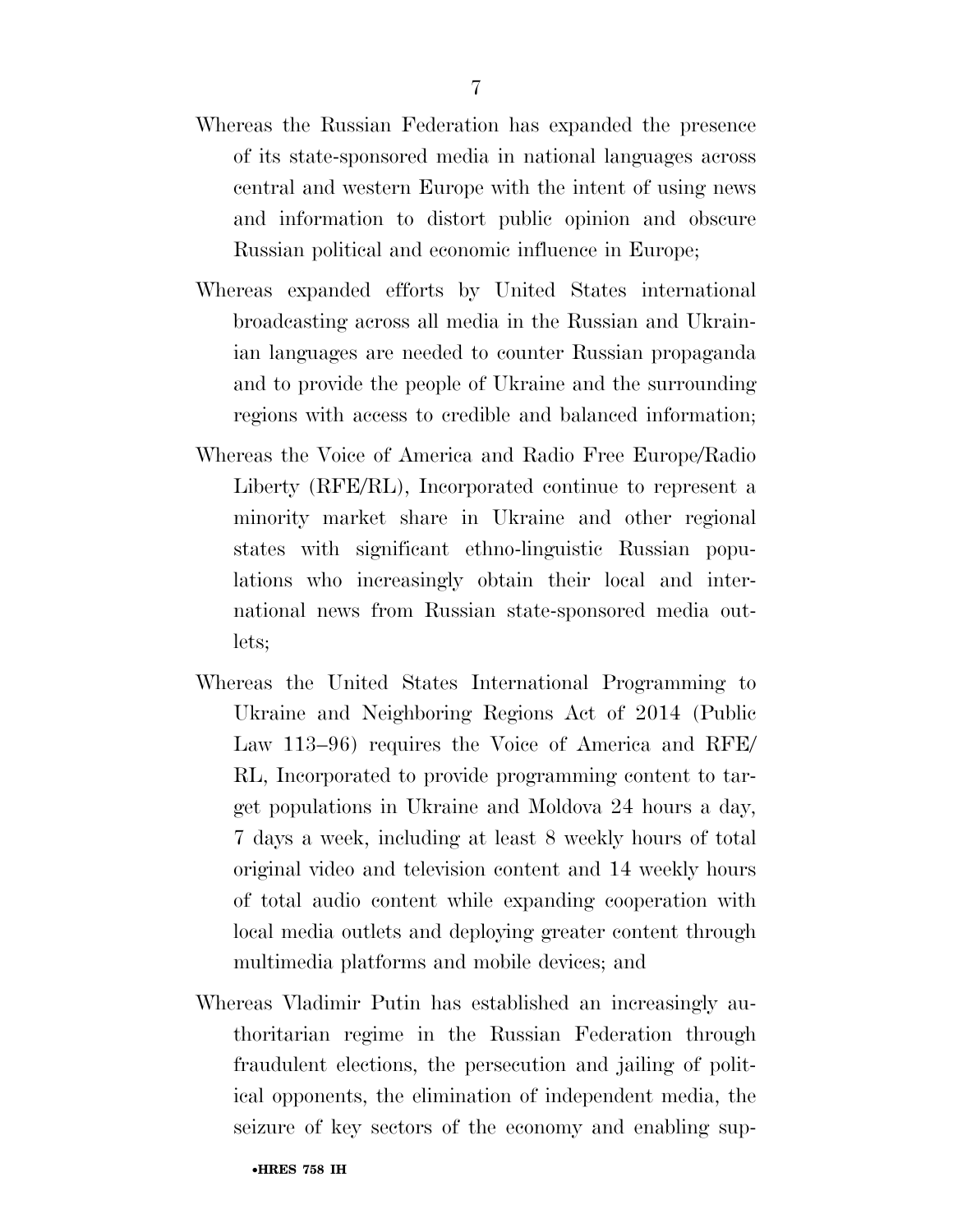porters to enrich themselves through widespread corruption, and implementing a strident propaganda campaign to justify Russian aggression against other countries and repression in Russia, among other actions: Now, therefore, be it

## *Resolved,* That the House of Representatives—

 (1) strongly supports the efforts by President Poroshenko and the people of Ukraine to establish a lasting peace in their country that includes the full withdrawal of Russian forces from its territory, full control of its international borders, the disarming of separatist and paramilitary forces eastern Ukraine, the adoption of policies to reduce the ability of the Russian Federation to use energy exports and trade barriers as weapons to apply economic and political pressure, and an end to interference by the Russian Federation in the internal affairs of Ukraine;

 (2) affirms the right of Ukraine, Georgia, Moldova, and all countries to exercise their sovereign rights within their internationally recognized borders free from outside intervention and to conduct their foreign policy in accordance with their determination of the best interests of their peoples;

 (3) condemns the continuing political, economic, and military aggression by the Russian Federation against Ukraine, Georgia, and Moldova and the con-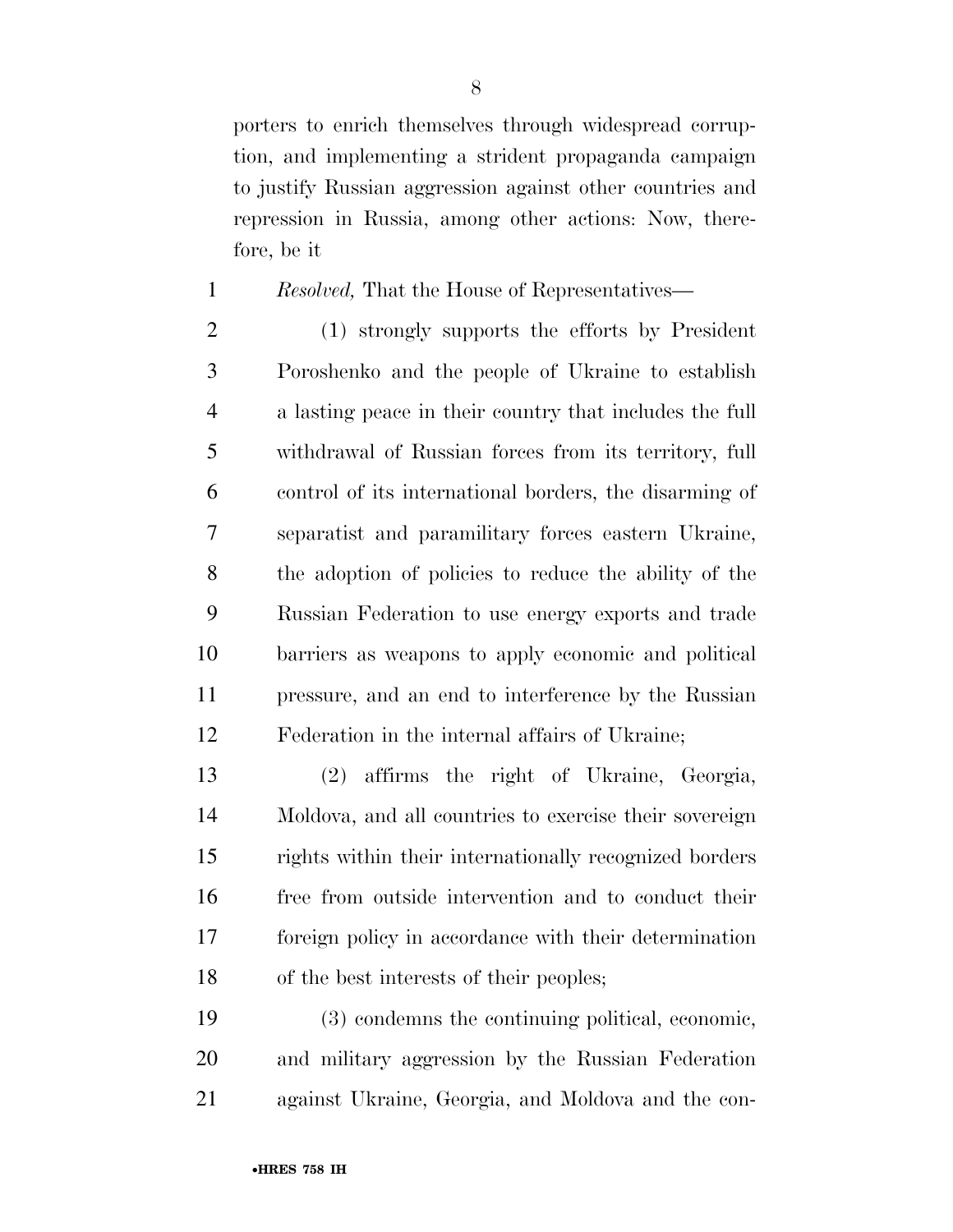| $\mathbf{1}$   | tinuing violation of their sovereignty, independence, |
|----------------|-------------------------------------------------------|
| $\overline{2}$ | and territorial integrity;                            |
| 3              | (4) states that the military intervention by the      |
| $\overline{4}$ | Russian Federation in Ukraine-                        |
| 5              | (A) is in breach of its obligations under             |
| 6              | the United Nations Charter;                           |
| 7              | (B) is in violation of the 1994 Budapest              |
| 8              | Memorandum on Security Assurances in which            |
| 9              | it pledged to respect the independence, sov-          |
| 10             | ereignty, and existing borders of Ukraine and         |
| 11             | to refrain from the threat of the use of force        |
| 12             | against the territorial integrity or political inde-  |
| 13             | pendence of Ukraine; and                              |
| 14             | (C) poses a threat to international peace             |
| 15             | and security;                                         |
| 16             | (5) calls on the Russian Federation to reverse        |
| 17             | its illegal annexation of the Crimean peninsula, to   |
| 18             | end its support of the separatist forces in Crimea,   |
| 19             | and to remove its military forces from that region    |
| 20             | other than those operating in strict accordance with  |
| 21             | its 1997 agreement on the Status and Conditions of    |
| 22             | the Black Sea Fleet Stationing on the Territory of    |
| 23             | Ukraine;                                              |
| 24             | (6) calls on the President to cooperate with          |
| 25             | United States allies and partners in Europe and       |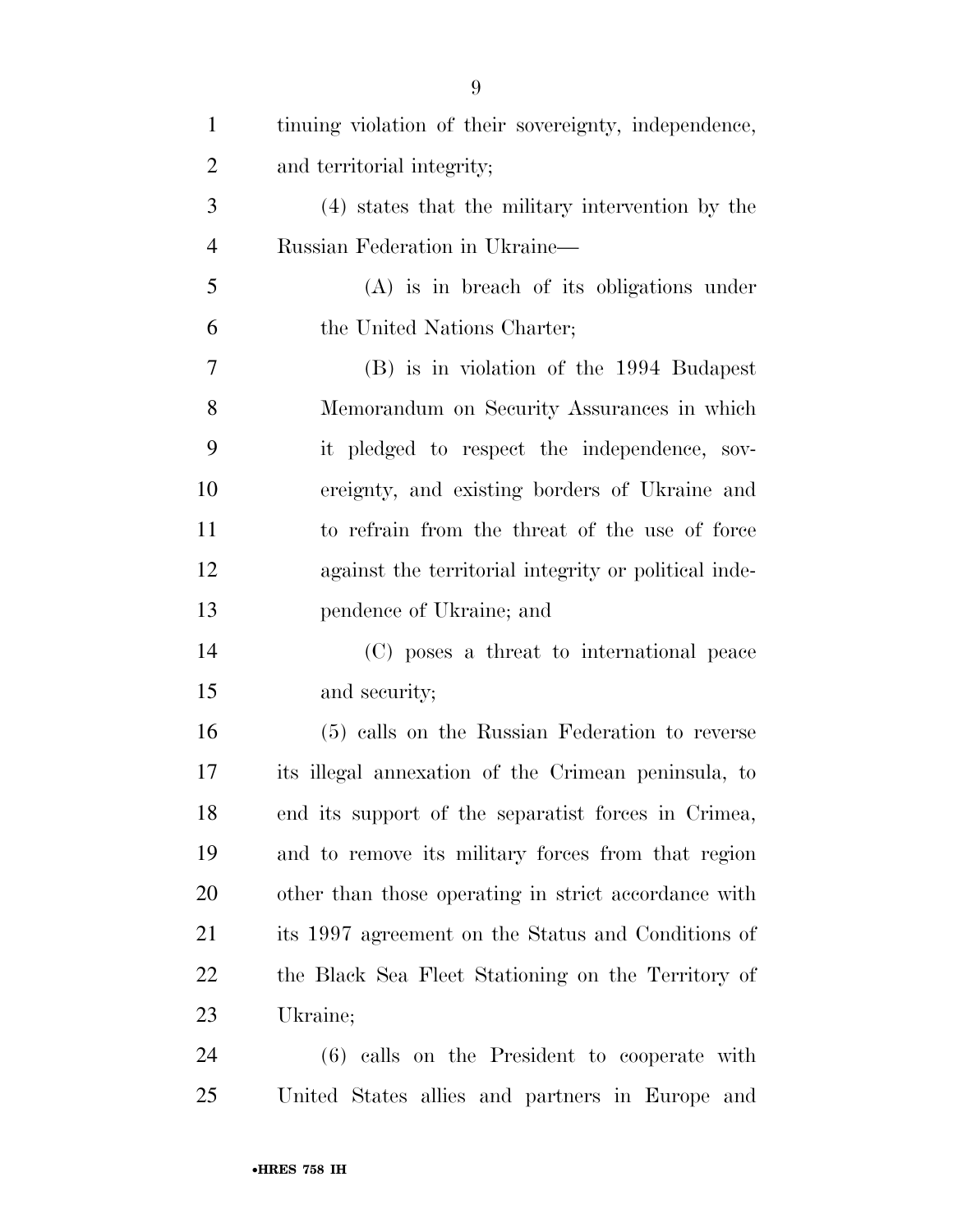other countries around the world to refuse to recog- nize the illegal annexation of Crimea by the Russian Federation;

 (7) calls on the Russian Federation to remove its military forces and military equipment from the territory of Ukraine, Georgia, and Moldova, and to end its political, military, and economic support of separatist forces;

 (8) calls on the Russian Federation and the separatist forces it controls in Ukraine to end their violations of the ceasefire announced in Minsk on September 5, 2014;

 (9) calls on the President to cooperate with United States allies and partners in Europe and other countries around the world to impose visa bans, targeted asset freezes, sectoral sanctions, and other measures on the Russian Federation and its leadership with the goal of compelling it to end its violation of Ukraine's sovereignty and territorial in- tegrity, to remove its military forces and equipment from Ukrainian territory, and to end its support of separatist and paramilitary forces;

 (10) calls on the President to provide the Gov-ernment of Ukraine with defense articles, services,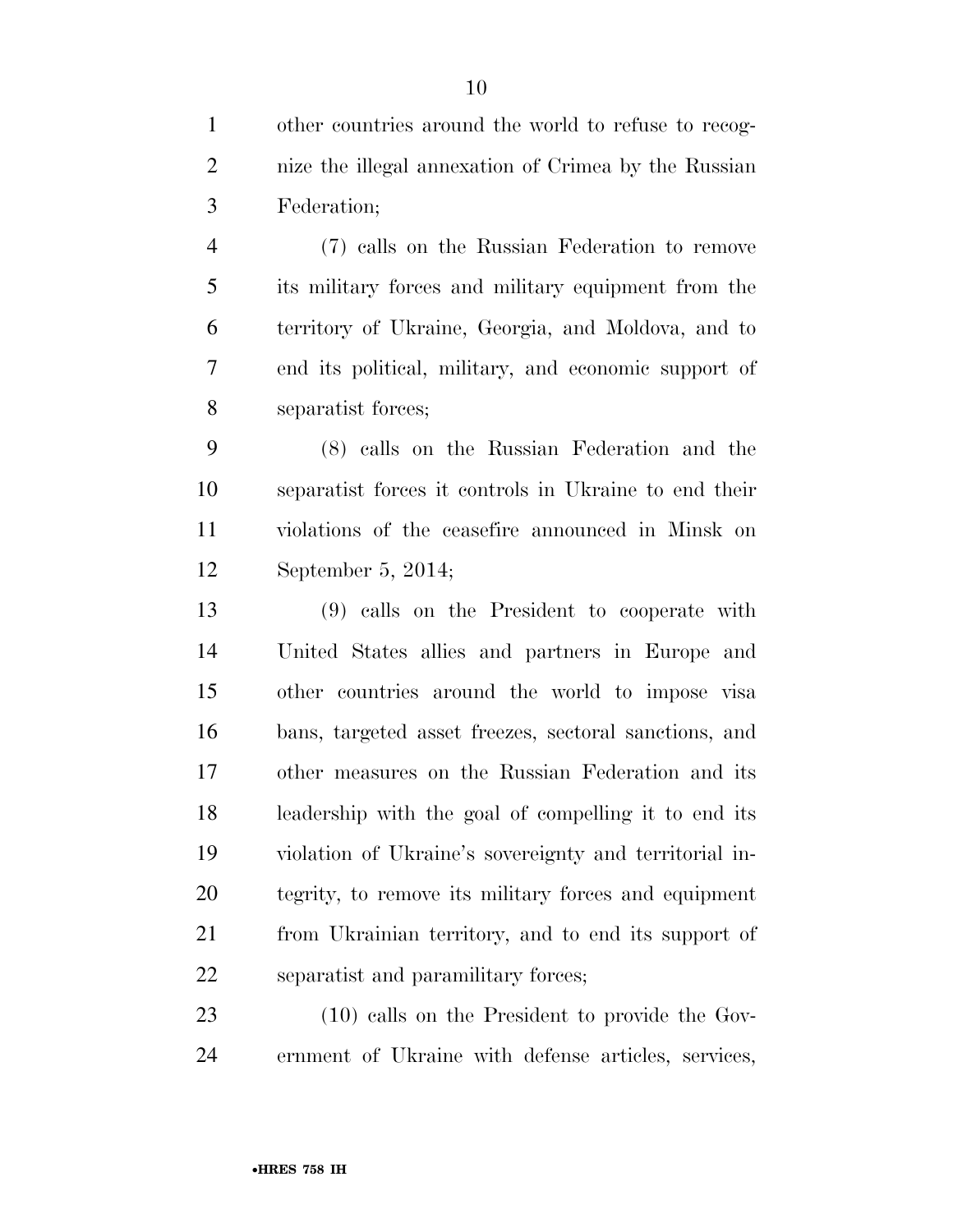and training required to effectively defend its terri-tory and sovereignty;

 (11) calls on the President to provide the Gov- ernment of Ukraine with appropriate intelligence and other relevant information to assist the Govern- ment of Ukraine to defend its territory and sov-ereignty;

 (12) calls on North Atlantic Treaty Organiza- tion (NATO) allies and United States partners in Europe and other nations around the world to sus- pend all military cooperation with Russia, including prohibiting the sale to the Russian Government of lethal and non-lethal military equipment;

 (13) reaffirms the commitment of the United States to its obligations under the North Atlantic Treaty, especially Article 5, and calls on all Alliance member states to provide their full share of the re-sources needed to ensure their collective defense;

 (14) urges the President, in consultation with Congress, to conduct a review of the force posture, readiness, and responsibilities of United States Armed Forces and the forces of other members of NATO to determine if the contributions and actions of each are sufficient to meet the obligations of col-lective self-defense under Article 5 of the North At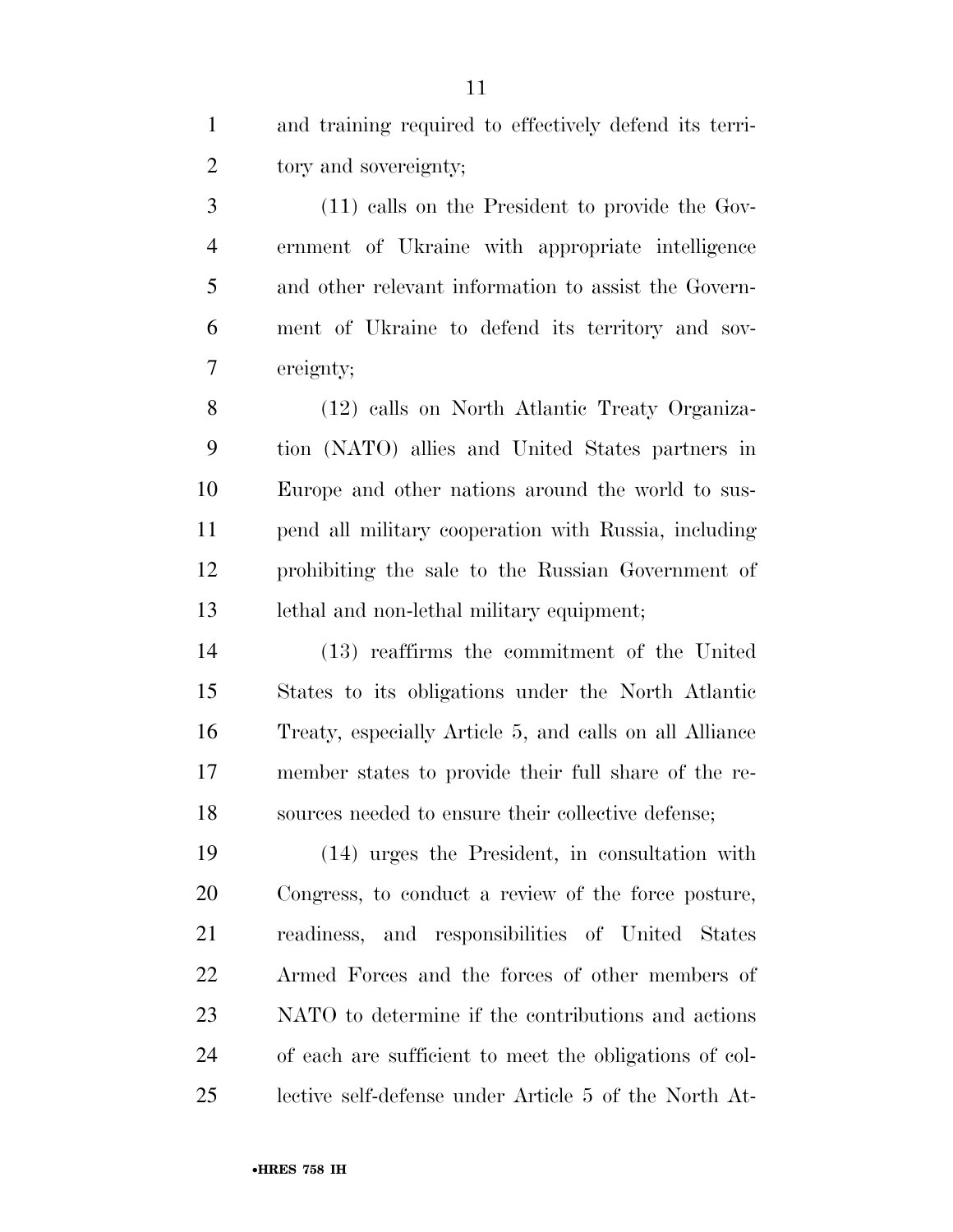lantic Treaty and to specify the measures needed to remedy any deficiencies;

 (15) urges the President to hold the Russian Federation accountable for violations of its obliga- tions under the Intermediate-Range Nuclear Forces (INF) Treaty and to take action to bring the Rus- sian Federation back into compliance with the Trea-ty;

 (16) urges the President to conduct a review of the utility of the INF Treaty in securing United States interests and the consequences for the United States of withdrawing from the Treaty if the Rus- sian Federation does not return to compliance with its provisions;

 (17) calls on Ukraine, the European Union, and other countries in Europe to support energy diver- sification initiatives to reduce the ability of the Rus- sian Federation to use its supply of energy as a means of applying political and economic pressure on other countries, including by promoting increased natural gas and other energy exports from the 22 United States and other countries;

 (18) urges the President to expedite the United States Department of Energy's approval of liquefied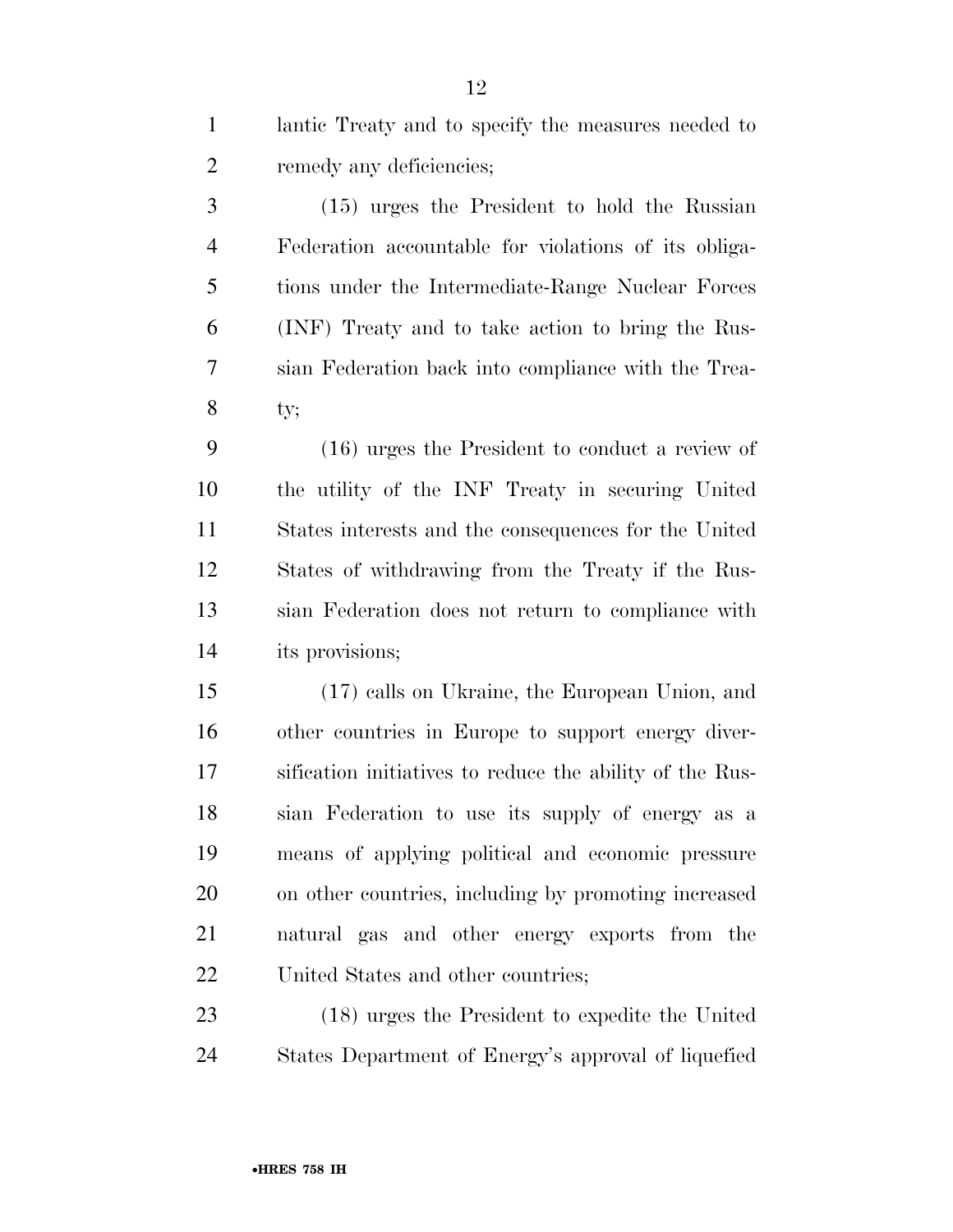natural gas exports to Ukraine and other European countries;

 (19) calls on the President and the United States Department of State to develop a strategy for multilateral coordination to produce or otherwise procure and distribute news and information in the Russian language to countries with significant Rus- sian-speaking populations which maximizes the use of existing platforms for content delivery such as the Voice of America and Radio Free Europe/Radio Lib- erty (RFE/RL), Incorporated, leverages indigenous public-private partnerships for content production, and seeks in-kind contributions from regional state governments;

 (20) calls on the United States Department of State to identify positions at key diplomatic posts in Europe to evaluate the political, economic, and cul- tural influence of Russia and Russian state-spon- sored media and to coordinate with host govern-ments on appropriate responses;

 (21) calls upon the Russian Federation to seek a mutually beneficial relationship with the United States that is based on respect for the independence and sovereignty of all countries and their right to freely determine their future, including their rela-